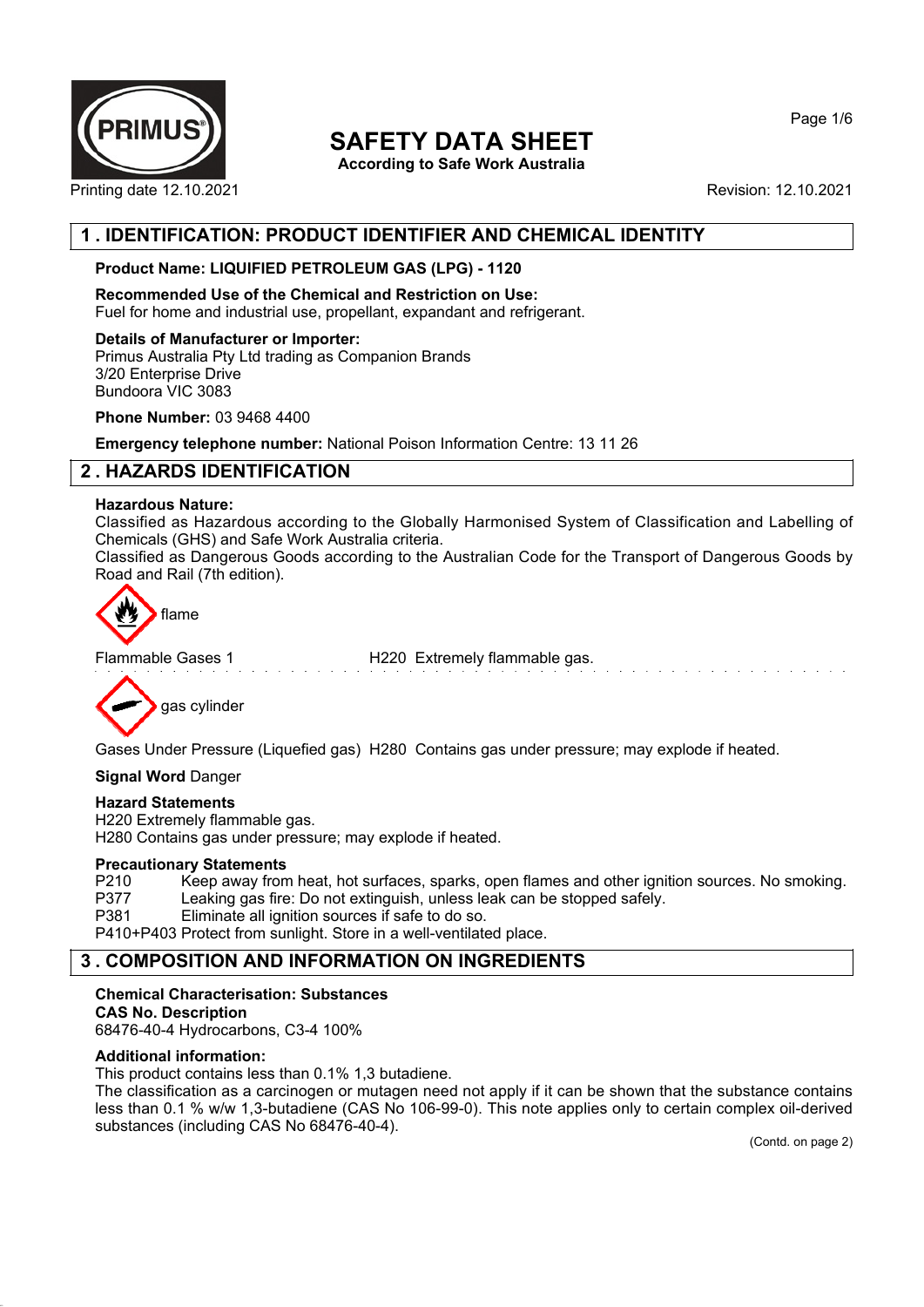**According to Safe Work Australia**

Printing date 12.10.2021 **Revision: 12.10.2021** Revision: 12.10.2021

## **Product Name: LIQUIFIED PETROLEUM GAS (LPG)**

(Contd. of page 1)

# **4 . FIRST AID MEASURES**

#### **Inhalation:**

If inhaled, remove to fresh air. If not breathing, give artificial respiration. If breathing is difficult, give oxygen. Seek medical attention if breathing problems develop.

## **Skin Contact:**

In case of skin contact, immediately remove contaminated clothing and wash affected areas with water and soap. Seek medical attention if symptoms occur.

## **Eye Contact:**

In case of eye contact, hold eyelids open and rinse with water for at least 15 minutes. Seek medical attention.

**Ingestion:** Ingestion is not considered a potential route of exposure.

## **Symptoms Caused by Exposure:**

Inhalation: This product is slightly narcotic. High concentrations can cause asphyxiation. Skin Contact: This product evaporates quickly and may cause cold burns when in contact with skin. Eye Contact: This product evaporates quickly and may cause cold burns when in contact with eyes.

# **5 . FIRE FIGHTING MEASURES**

## **Suitable Extinguishing Media:**

Carbon dioxide, dry chemical and any extinguishers suitable for class C fireworks. Do not use water or foam extinguishers.

## **Specific Hazards Arising from the Chemical:**

Hazardous combustion products include oxides of carbon.

Product is extremely flammable. Vapours may travel considerable distances to a source of ignition where they can ignite, flashback, or explode.

Closed containers may explode when exposed to extreme heat. Containers close to fire should be removed if safe to do so. Use water spray to cool fire exposed containers.

Do not extinguish a fire if you cannot stop the gas leak, as reignition could occur.

## **Special Protective Equipment and Precautions for Fire Fighters:**

When fighting a major fire wear self-contained breathing apparatus and protective equipment.

# **6 . ACCIDENTAL RELEASE MEASURES**

## **Personal Precautions, Protective Equipment and Emergency Procedures:**

Wear approved respiratory protection, chemical resistant gloves, protective clothing and safety boots. Evacuate all non-essential personnel from affected area. Do not breathe vapours. Ensure adequate ventilation. Extinguish all sources of ignition. Avoid sparks and open flames. No smoking.

## **Environmental Precautions:**

In the event of a major spill, prevent spillage from entering drains or water courses.

## **Methods and Materials for Containment and Cleaning Up:**

Stop leak if safe to do so and ventilate the area. Use only non-sparking tools.

# **7 . HANDLING AND STORAGE**

**Precautions for Safe Handling:**

(Contd. on page 3)

Page 2/6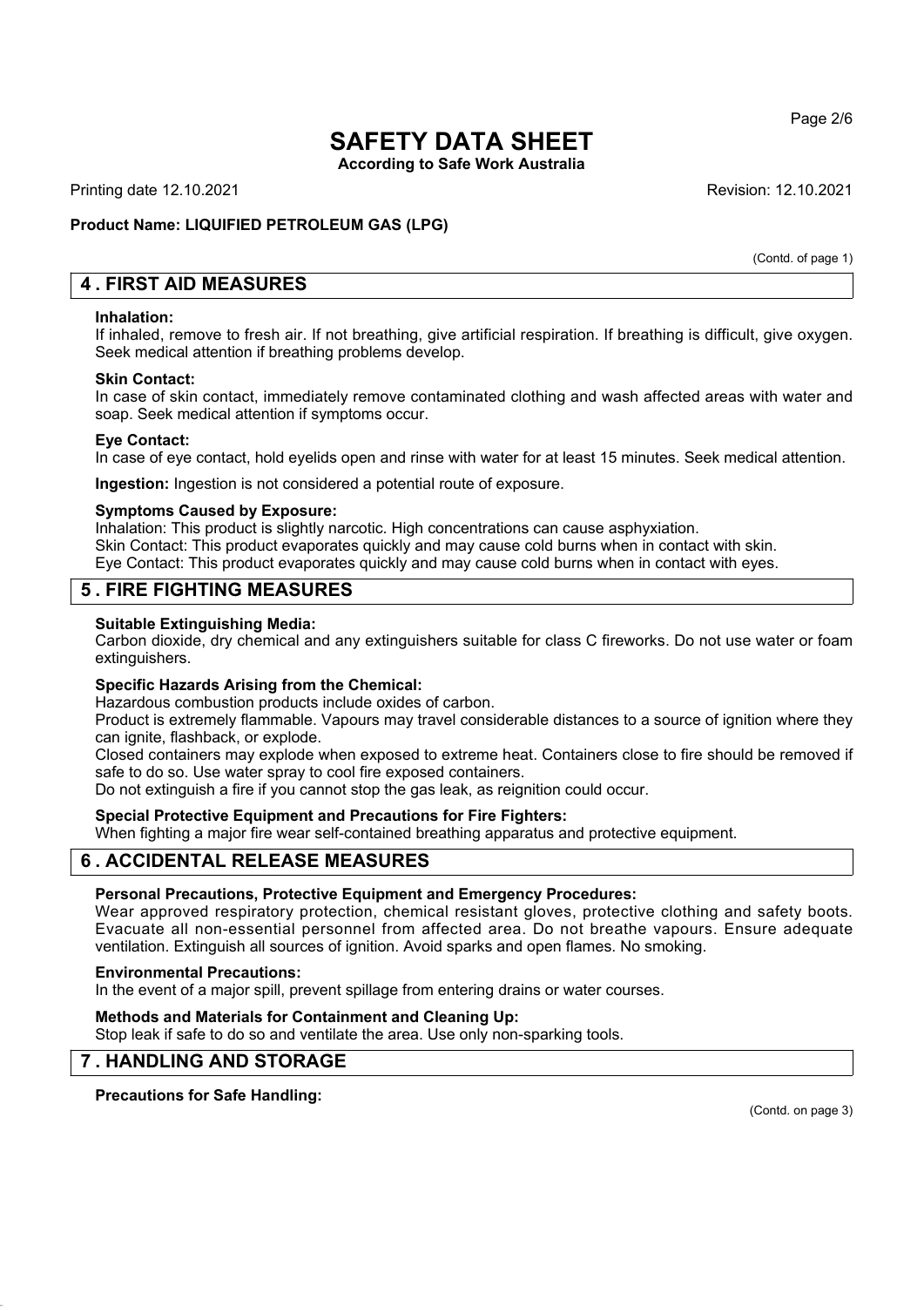Page 3/6

# **SAFETY DATA SHEET According to Safe Work Australia**

Printing date 12.10.2021 **Revision: 12.10.2021** Revision: 12.10.2021

# **Product Name: LIQUIFIED PETROLEUM GAS (LPG)**

(Contd. of page 2)

Use of safe work practices are recommended to avoid eye or skin contact and inhalation of vapours. Use only outdoors or in a well-ventilated area.

Take precautionary measures against static discharge. Food, beverages and tobacco products should not be stored or consumed where this material is in use. Always wash hands before smoking, eating, drinking or using the toilet. Wash contaminated clothing and other protective equipment before storage or re-use. Provide eyewash fountains and safety showers in close proximity to points of potential exposure.

## **Conditions for Safe Storage:**

Store in a cool, dry and well ventilated area. Keep container tightly closed when not in use. Protect from heat, sparks, open flames and other sources of ignition. Avoid sudden decompression of vessels, as it has a significant cooling effect. Keep away from oxidising agents.

# **8 . EXPOSURE CONTROLS AND PERSONAL PROTECTION**

## **Exposure Standards:**

**68476-40-4 Hydrocarbons, C3-4**

TLV-TWA 1000 ppm

**Engineering Controls:** Ensure adequate ventilation of the working area.

#### **Respiratory Protection:**

Use an approved vapour respirator under conditions where exposure to the substance is apparent (e.g. generation of high concentrations of mist or vapour, inadequate ventilation, development of respiratory tract irritation) and engineering controls are not feasible. See Australian Standards AS/NZS 1715 and 1716 for more information.

## **Skin Protection:**

Leather, wool or aramid blend gloves. See Australian/New Zealand Standard AS/NZS 2161 for more information.

Occupational protective clothing (depending on conditions in which it has to be used, in particular as regards the period for which it is worn, which shall be determined on the basis of the seriousness of the risk, the frequency of exposure to the risk, the characteristics of the workstation of each worker and the performance of the protective clothing). See Australian/New Zealand Standard AS/NZS 4501 for more information.

#### **Eye and Face Protection:**

Eye and face protectors for protection against splashing materials or liquids. See Australian/New Zealand Standard AS/NZS 1337 for more information.

# **9 . PHYSICAL AND CHEMICAL PROPERTIES**

| Appearance:                                           |                             |
|-------------------------------------------------------|-----------------------------|
| Form:                                                 | Compressed liquefied gas    |
| Colour:                                               | Colourless                  |
| Odour:                                                | Characteristic if odourised |
| <b>Odour Threshold:</b>                               | 0.2 - 0.4% with odouriser   |
| pH-Value:                                             | Neutral                     |
| <b>Melting point/Melting range:</b>                   | $-138$ °C (butane)          |
| Initial Boiling Point/Boiling Range: -0.5 °C (butane) |                             |
| <b>Flash Point:</b>                                   | $-60$ °C (butane)           |
| <b>Flammability:</b>                                  | <b>Extremely flammable</b>  |
| <b>Auto-ignition Temperature:</b>                     | No information available    |
| <b>Decomposition Temperature:</b>                     | No information available    |
| <b>Explosion Limits:</b>                              |                             |
| Lower:                                                | No information available    |
| Upper:                                                | No information available    |
| <b>Vapour Pressure:</b>                               | No information available    |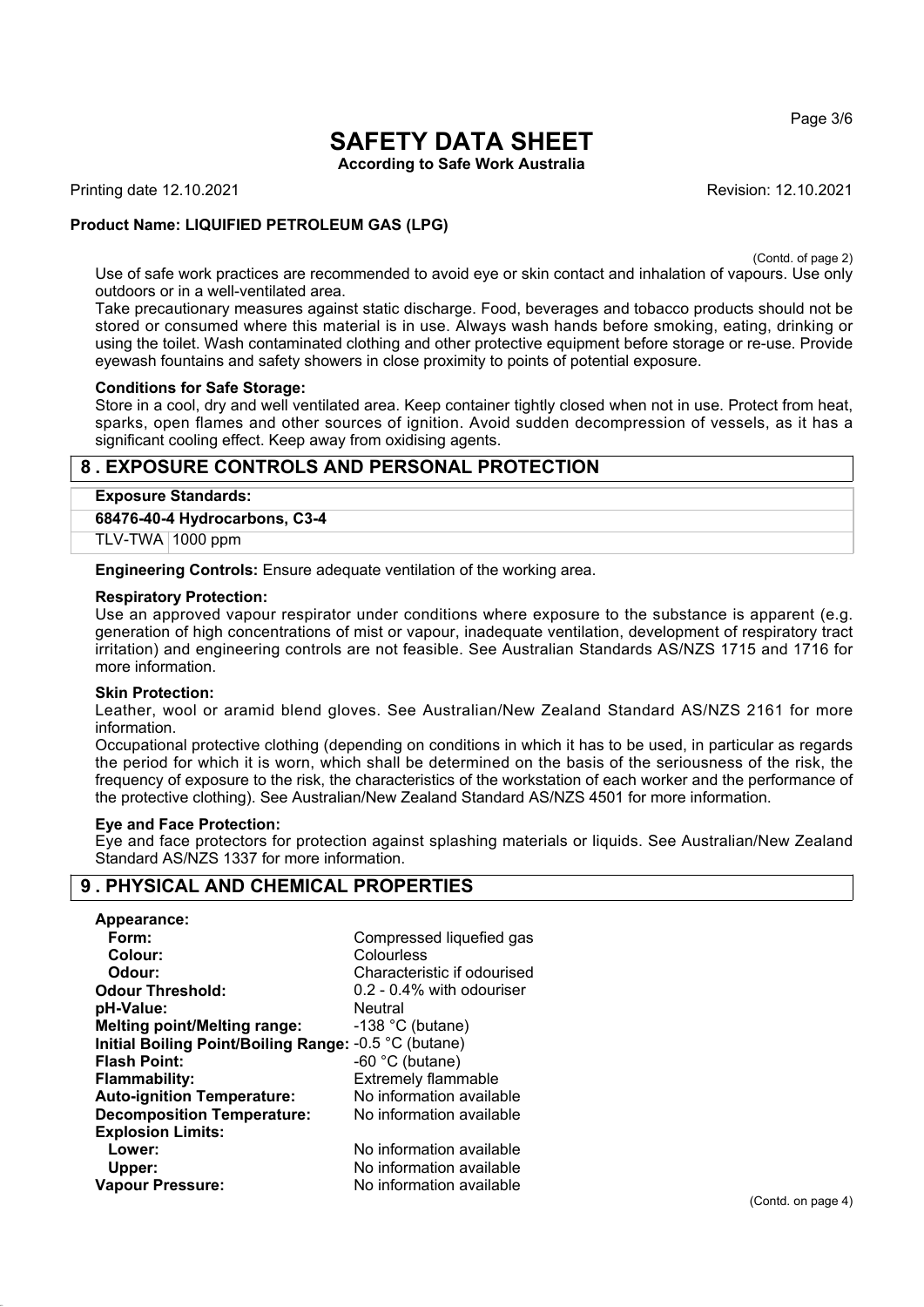**According to Safe Work Australia**

Printing date 12.10.2021 **Revision: 12.10.2021** Revision: 12.10.2021

(Contd. of page 3)

## **Product Name: LIQUIFIED PETROLEUM GAS (LPG)**

**Density at 15 °C:** 0.584 g/cm<sup>3</sup> (butane) **Vapour Density:** 2 (butane) **Solubility in Water:** Marginal **Viscosity:** 0.11 - 0.17 mPas

**Solubility in Solvents:** Soluble in ether, methanol and ethanol.

# **10 . STABILITY AND REACTIVITY**

**Possibility of Hazardous Reactions:** Hazardous polymerisation will not occur.

**Chemical Stability:** Stable at ambient temperature and under normal conditions of use.

#### **Conditions to Avoid:**

Heat, sparks, open flames and other sources of ignition. Avoid sudden decompression of vessels, as it has a significant cooling effect.

**Incompatible Materials:** Oxidising agents.

**Hazardous Decomposition Products:** Oxides of carbon.

## **11 . TOXICOLOGICAL INFORMATION**

#### **Toxicity:**

#### **Acute Health Effects**

**Inhalation:** This product is slightly narcotic. High concentrations can cause asphyxiation. **Skin:** This product evaporates quickly and may cause cold burns when in contact with skin. **Eye:** This product evaporates quickly and may cause cold burns when in contact with eyes. **Ingestion:** Ingestion is not considered a potential route of exposure.

**Skin Corrosion / Irritation:** Based on classification principles, the classification criteria are not met.

**Serious Eye Damage / Irritation:** Based on classification principles, the classification criteria are not met.

**Respiratory or Skin Sensitisation:** Based on classification principles, the classification criteria are not met.

**Germ Cell Mutagenicity:** Based on classification principles, the classification criteria are not met.

**Carcinogenicity:** This product does NOT contain any IARC listed chemicals.

**Reproductive Toxicity:** Based on classification principles, the classification criteria are not met.

#### **Specific Target Organ Toxicity (STOT) - Single Exposure:**

Based on classification principles, the classification criteria are not met.

#### **Specific Target Organ Toxicity (STOT) - Repeated Exposure:**

Based on classification principles, the classification criteria are not met.

**Aspiration Hazard:** Based on classification principles, the classification criteria are not met.

**Chronic Health Effects:** No information available

**Existing Conditions Aggravated by Exposure:** No information available

**Additional toxicological information:** No information available

## **12 . ECOLOGICAL INFORMATION**

**Ecotoxicity:** No data is available on finished product due to its high volatility.

**Aquatic toxicity:** This product does not persist in the aquatic environment.

**Persistence and Degradability:** No further relevant information available.

(Contd. on page 5)

Page 4/6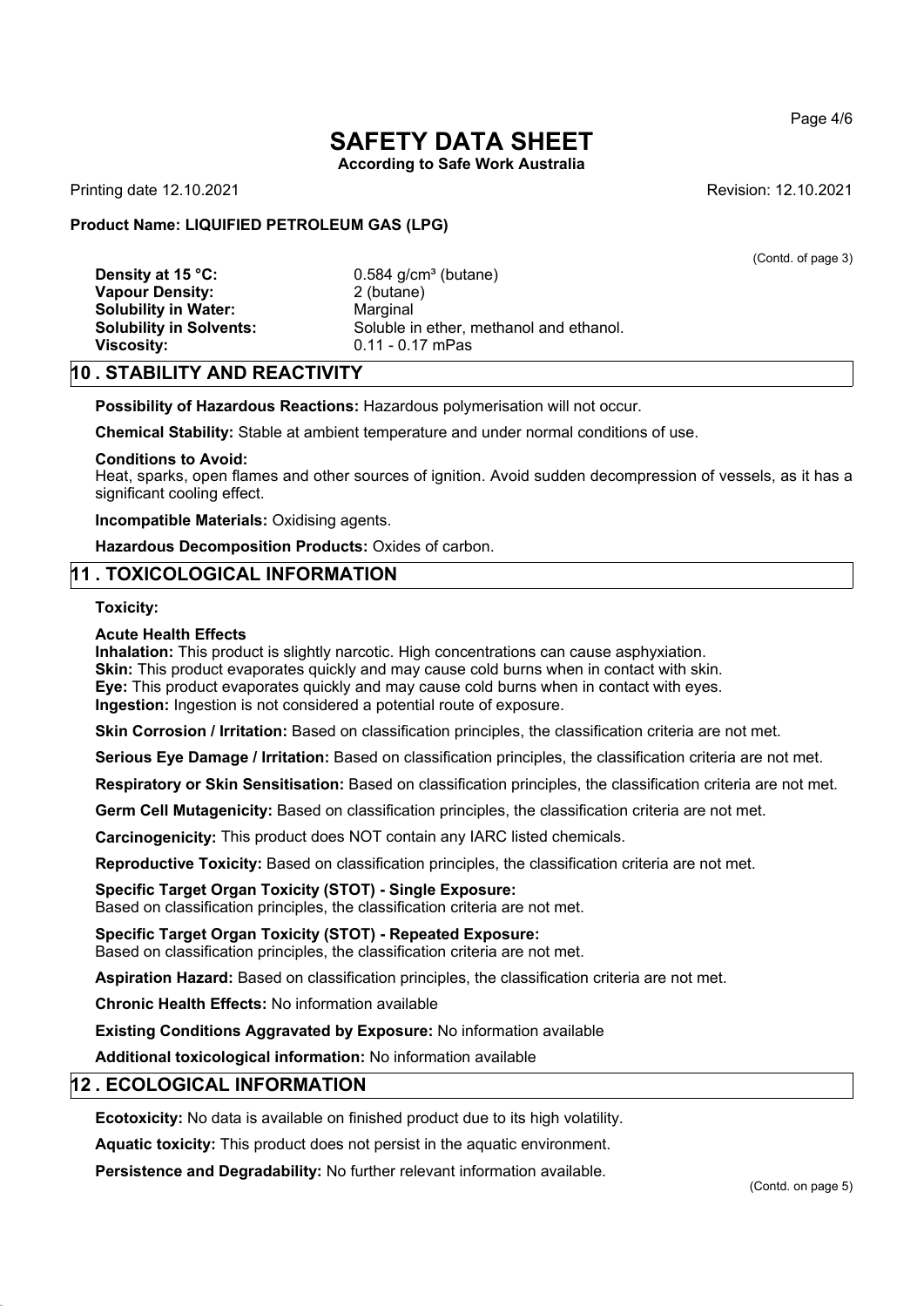**According to Safe Work Australia**

Printing date 12.10.2021 **Revision: 12.10.2021** Revision: 12.10.2021

## **Product Name: LIQUIFIED PETROLEUM GAS (LPG)**

(Contd. of page 4)

**Bioaccumulative Potential:** No further relevant information available.

**Mobility in Soil:** No further relevant information available. **Other adverse effects:** This product is classified as non polluting to water. This product has no Ozone Depletion Potential.

## **13 . DISPOSAL CONSIDERATIONS**

**Disposal Methods and Containers:** Dispose according to applicable local and state government regulations.

**Special Precautions for Landfill or Incineration:** Please consult your state Land Waste Management Authority for more information.

## **14 . TRANSPORT INFORMATION**

| <b>UN Number</b><br>ADG, IMDG, IATA                  | <b>UN2037</b>                                          |
|------------------------------------------------------|--------------------------------------------------------|
| <b>Proper Shipping Name</b><br>ADG, IMDG, IATA       | RECEPTACLES, SMALL, CONTAINING GAS (GAS<br>CARTRIDGES) |
| <b>Dangerous Goods Class</b><br><b>ADG Class:</b>    | 2.1                                                    |
| <b>Packing Group:</b>                                | Not applicable                                         |
| <b>EMS Number:</b>                                   | $F-D.S-U$                                              |
| <b>Hazchem Code:</b>                                 | Not applicable                                         |
| <b>Special Provisions:</b>                           | 191, 277, 303, 344                                     |
| <b>Limited Quantities:</b>                           | 1L                                                     |
| Packagings & IBCs - Packing Instruction:             | P <sub>003</sub>                                       |
| Packagings & IBCs - Special Packing Provisions: PP17 |                                                        |

# **15 . REGULATORY INFORMATION**

**Australian Inventory of Chemical Substances:** 68476-40-4 Hydrocarbons, C3-4

**Standard for the Uniform Scheduling of Drugs and Poisons (SUSMP) - Poison Schedule:** Not Scheduled.

www.msds.com.au

## **16 . OTHER INFORMATION**

## **Date of Preparation or Last Revision:** 12.10.2021

**Prepared by:** MSDS.COM.AU Pty Ltd

#### **Abbreviations and acronyms:**

ADG: Australian Dangerous Goods

IMDG: International Maritime Code for Dangerous Goods

IATA: International Air Transport Association

GHS: Globally Harmonised System of Classification and Labelling of Chemicals

CAS: Chemical Abstracts Service (division of the American Chemical Society)

IARC: International Agency for Research on Cancer

STEL: Short Term Exposure Limit TWA: Time Weighted Average

NES: National Exposure Standard (Safe Work Australia - Workplace Exposure Standards For Airborne Contaminants)

Page 5/6